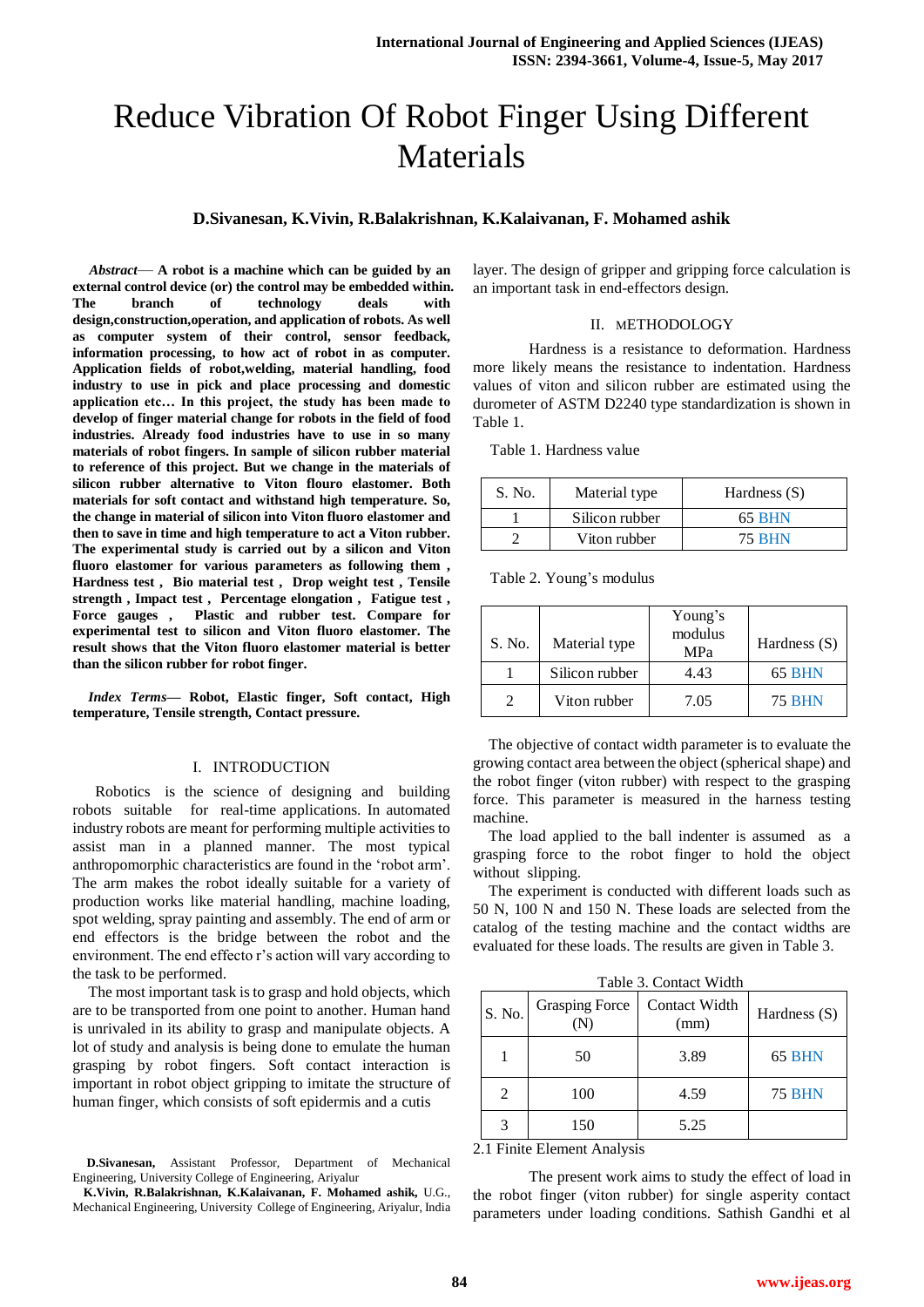(2012) studied the Finite element analysis software 'ANSYS' (2004) is used to carry out the analysis with axisymmetric condition. In the present study it is assumed that the robot fingers are in the spherical shape. Hence hemi sphere model and quarter sphere model are considered for the analysis. The Finite Element contact model of a Rigid Sphere (RS model) against a deformable flat (viton rubber) is shown in Figure 2. For the RS-model contact analysis, the contact pair is created and confirmed between sphere and flat. The meshed model is shown in Figure 3. For this investigation element type plane 82, conta172 and target 169 are used. The nodes lying on the axis of the hemisphere are restricted to move in the radial direction.



Figure 2.1: Finite Element Meshed Model



Figure 2.2: Contact pressure of 50N force

Figure 2.2 shows the contact pressure developed between the hemisphere and the flat plate for a grasping force of 50N. It is observed that the maximum contact pressure is developed underneath the contact area and the pressure is distributed within the contact region between the hemisphere and the flat. It shows that the pressure distribution profile is similar to that of the Hertz pressure distribution. The maximum value is  $122.069$  N/mm<sup>2</sup>.



Figure 2.3: Von-Misses stress of 50N force

Figure 2.3 shows the Von-Misses stress developed in the flat plate for a grasping force of 50N. It is observed that the maximum stress is developed at the fixed end of the flat plate. Also it is shown that the stress value is more dominated in the bottom extreme portion of the deformed flat. The maximum stress value is 664845 N/mm2.



Figure 2.4 shows the contact pressure developed between the hemisphere and the flat plate for a grasping force of 100N. It is observed that the maximum contact pressure is developed underneath the contact area and the pressure is distributed within the contact region between the hemisphere and the flat. The maximum value is 244.127 N/mm2.



Figure 2.5 . Von-Misses stress of 100 N force

Figure 2.5 shows the Von-Misses stress developed in the flat plate for a grasping force of 100N. It is observed that the maximum stress is developed at the fixed end of the flat plate. It is also shown that the stress value is more dominated in the bottom extreme portion of the deformed flat. The maximum stress value is 0.138 x 107 N/mm2.



Figure 2.6. Contact pressure of 150 N force